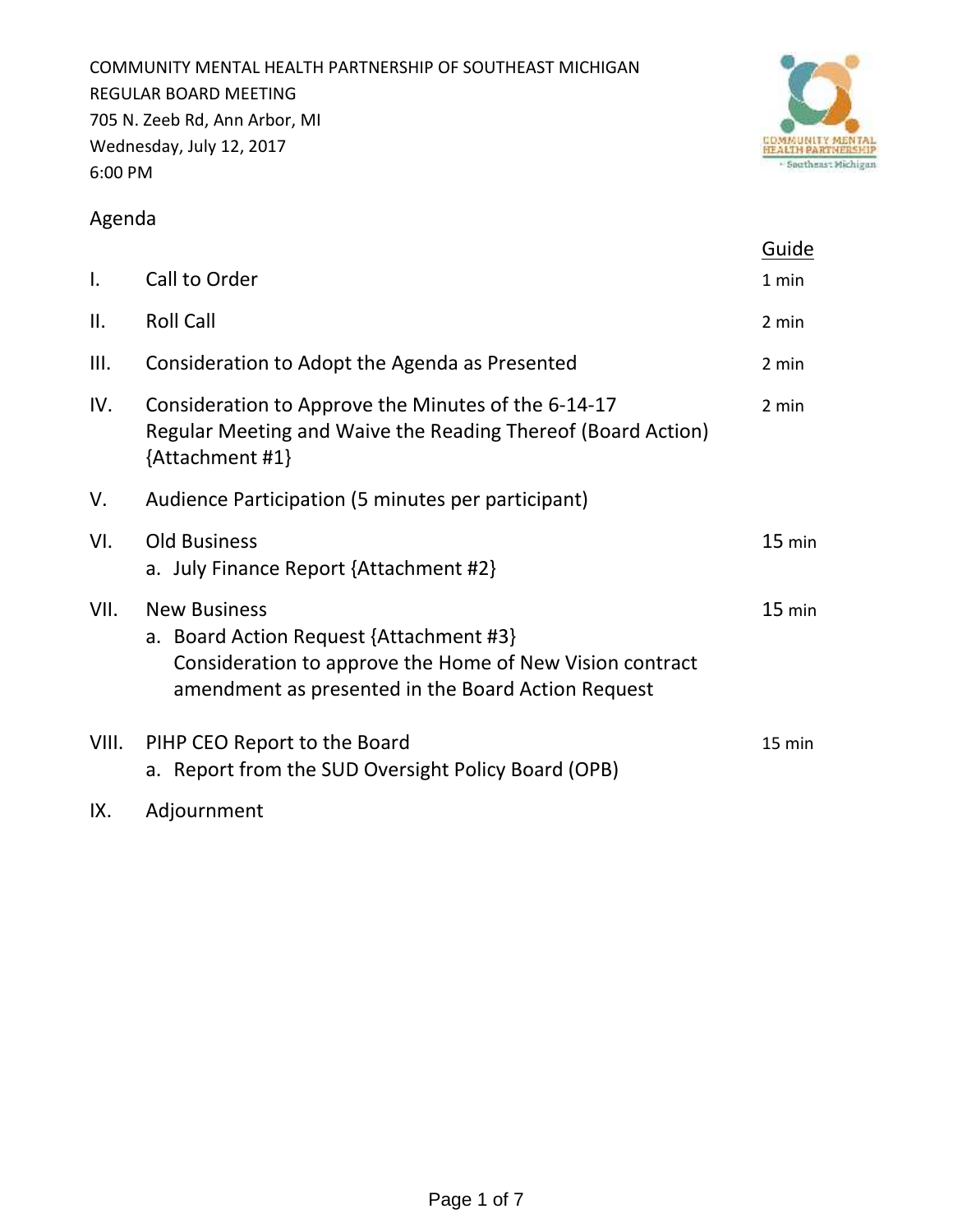**COMMUNITY MENTAL HEALTH PARTNERSHIP OF SOUTHEAST MICHIGAN REGULAR BOARD MEETING MINUTES June 14, 2017**



- **Members Present:** Judy Ackley, Greg Adams, Lisa Berry-Bobovski, Martha Bloom, Charles Coleman, Barb Box, Sandra Libstorff, Charles Londo, Caroline Richardson, Sharon Slaton, Ralph Tillotson
- **Members Absent:** Greg Lane, Kent Martinez Kratz
- **Staff Present:** Connie Conklin, Jane Terwilliger, Kathryn Szewczuk, Stephannie Weary, Marci Scalera, Lisa Jennings, Trish Cortes, Suzanne Stolz, Matt McDaniels, Kristen Ora, Miranda Kharsa
- **Others Present:** Laurie Lutomski
	- I. Call to Order Meeting called to order at 6:00 p.m. by Board Chair Ralph Tillotson
	- II. Roll Call A quorum of members present was confirmed.
- III. Consideration to Adopt the Agenda as Presented

#### **Motion by C. Coleman, supported by L. Berry-Bobovski, to approve the agenda Motion carried**

IV. Consideration to Approve the Minutes of the May 10, 2017 Regular Meeting and Waive the Reading Thereof

#### **Motion by B. Cox, supported by S. Slaton, to approve the minutes of May 10, 2017 Regular Meeting and waive the reading thereof Motion carried**

- V. Audience Participation None
- VI. Old Business
	- a. June Finance Report
		- S. Stolz presented. Discussion followed.
	- b. Consideration to approve the recommendation of the Ad Hoc CEO Evaluation Committee to accept the CEO Performance Evaluation Timeline and Board Survey

#### **Motion by L Berry-Bobovski, supported by C. Londo, to approve the recommendation of the Ad Hoc CEO Evaluation Committee to accept the CEO Performance Evaluation Timeline and Board Survey Motion carried**

L. Berry-Bobovski provided an update from the committee.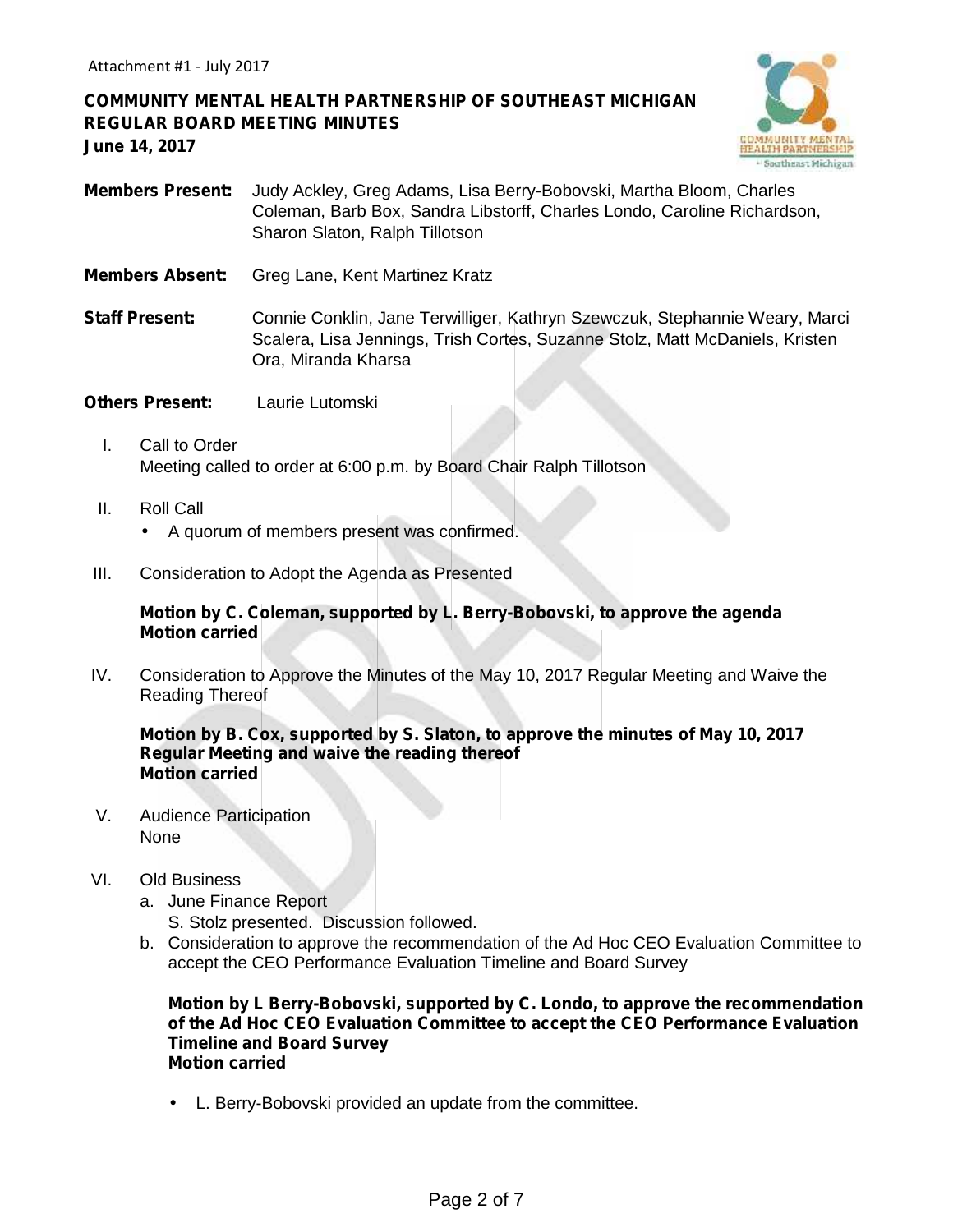- VII. New Business
	- a. Consideration to approve the 3 new contracts and 5 amendments as presented in the Board Action Request
		- J. Terwilliger presented the new and amended contracts. Discussion followed.

### **Motion by J. Ackley, supported by L. Berry-Bobovski, to approve the 3 new contracts and 5 amendments as presented in the Board Action Request Motion carried**

- b. Consideration to approve the Annual Summary and Evaluation of the Quality Assessment and Performance Improvement Program (QAPIP) for FY 15/16
	- K Ora. presented the annual summary and evaluation of the QAPIP for FY 15/16.

#### **Motion by M. Bloom, supported by S. Slaton, to approve the Annual Summary and Evaluation of the Quality Assessment and Performance Improvement Program (QAPIP) for FY 15/16 Motion carried**

- c. Consideration to approve the Annual Quality Assessment and Performance Improvement Program (QAPIP) Plan for FY 16/17
	- K. Ora presented the annual QAPIP plan for FY 16/17.

#### **Motion by L. Berry-Bobovski, supported by J. Ackley, to approve the Annual Quality Assessment and Performance Improvement Program (QAPIP) Plan for FY 16/17 Motion carried**

- d. Consideration to approve the creation of the Veterans Care Navigator Position
	- J. Terwilliger presented the job description and rationale for the position. Discussion followed.

**Motion by L. Berry-Bobovski, supported by B. Cox, to approve the creation of the Veterans Care Navigator Position Motion carried C. Londo opposed**

- VIII. PIHP CEO Report to the Board
	- J. Terwilliger provided an update on events at the state and region.
	- C. Coleman provided a report from the OPB.

 This was L. Berry-Bobovski's last meeting. Livingston rotates Regional Board its membership.

IX. Adjournment

#### **Motion by C. Coleman, supported by M. Bloom, to adjourn the meeting Motion carried**

Meeting adjourned at 7:50. p.m.

\_\_\_\_\_\_\_\_\_\_\_\_\_\_\_\_\_\_\_\_\_\_\_\_\_\_\_\_\_\_\_\_\_ Barbara Cox, CMHPSM Board Secretary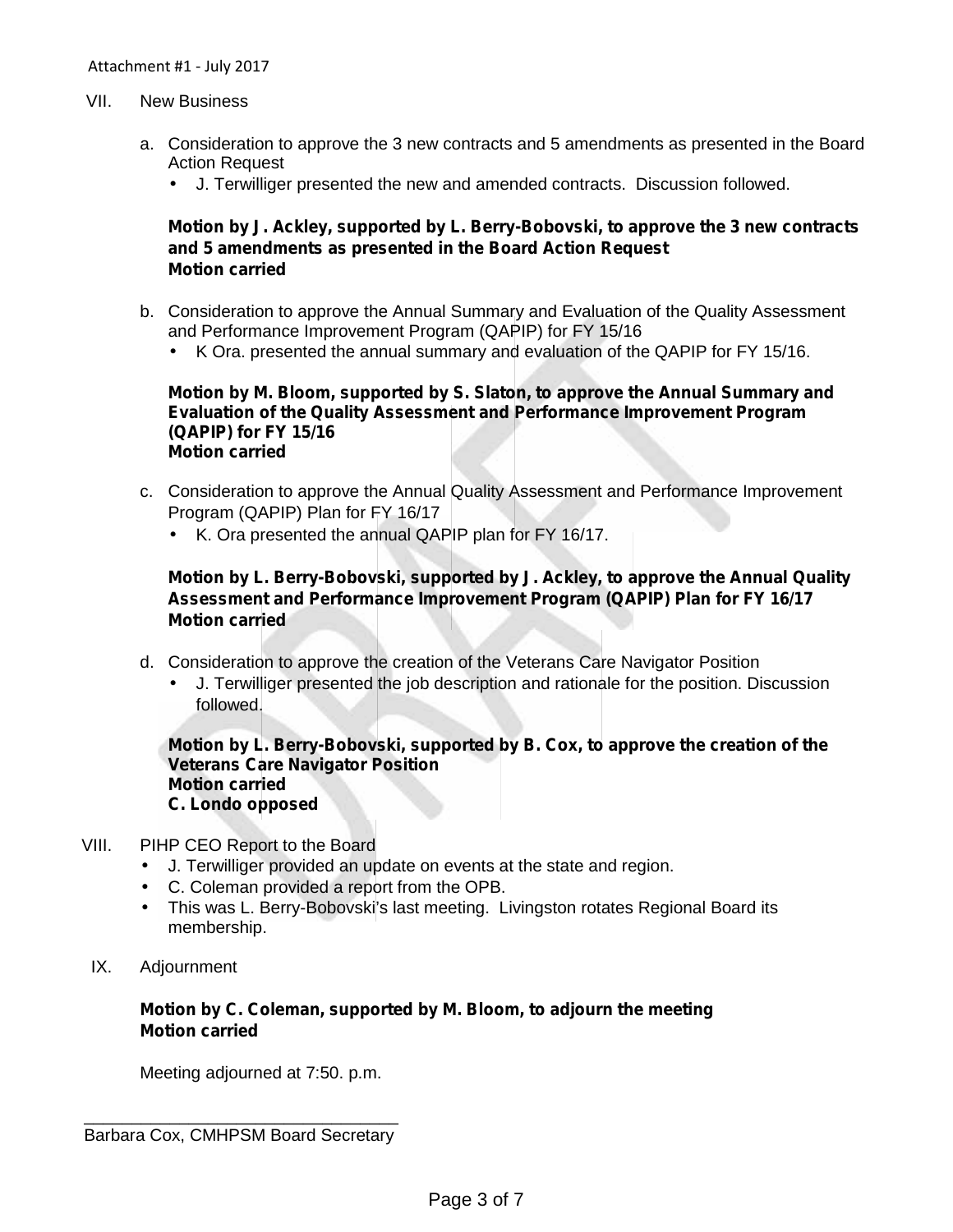

### Statement of Revenue and Expenses:

- 1. Revenue
	- Autism Medicaid is under budget due to timing. Autism is payment delayed. Autism Medicaid is being paid fee for service and new codes were implemented in FY17. Projections based on data accumulated through March  $31<sup>st</sup>$  will be presented in the 2<sup>nd</sup> budget amend.
- 2. Expenditures
	- The State of Michigan use tax concluded in December of 2016, the final payment is recorded as expense thus causing a timing difference.
	- Administrative costs are under budget due to vacant positions.

### CMHPSM Strategies:

- 1. CMHPSM will continue coordinate with CMHSP's to review current year budgets and actual expenditures, making amendments as needed.
- 2. A shared decision model will be utilized to monitor and stabilize budgets and services while projected usage of risk reserves in the current year and subsequent years.
- 3. CMHPSM will trend traditional Medicaid Eligibles and HMP Enrollees from the most current listing to apply the rates and monitor incoming revenues.
- 4. CMHPSM is monitoring the HMP overages and is working with the CMHSP's to minimize costs yet providing medically necessary services.

#### Note:

The fiscal year 2016 audit is being finalized. There was a delay due to one of the cmhsp's audit not being completed.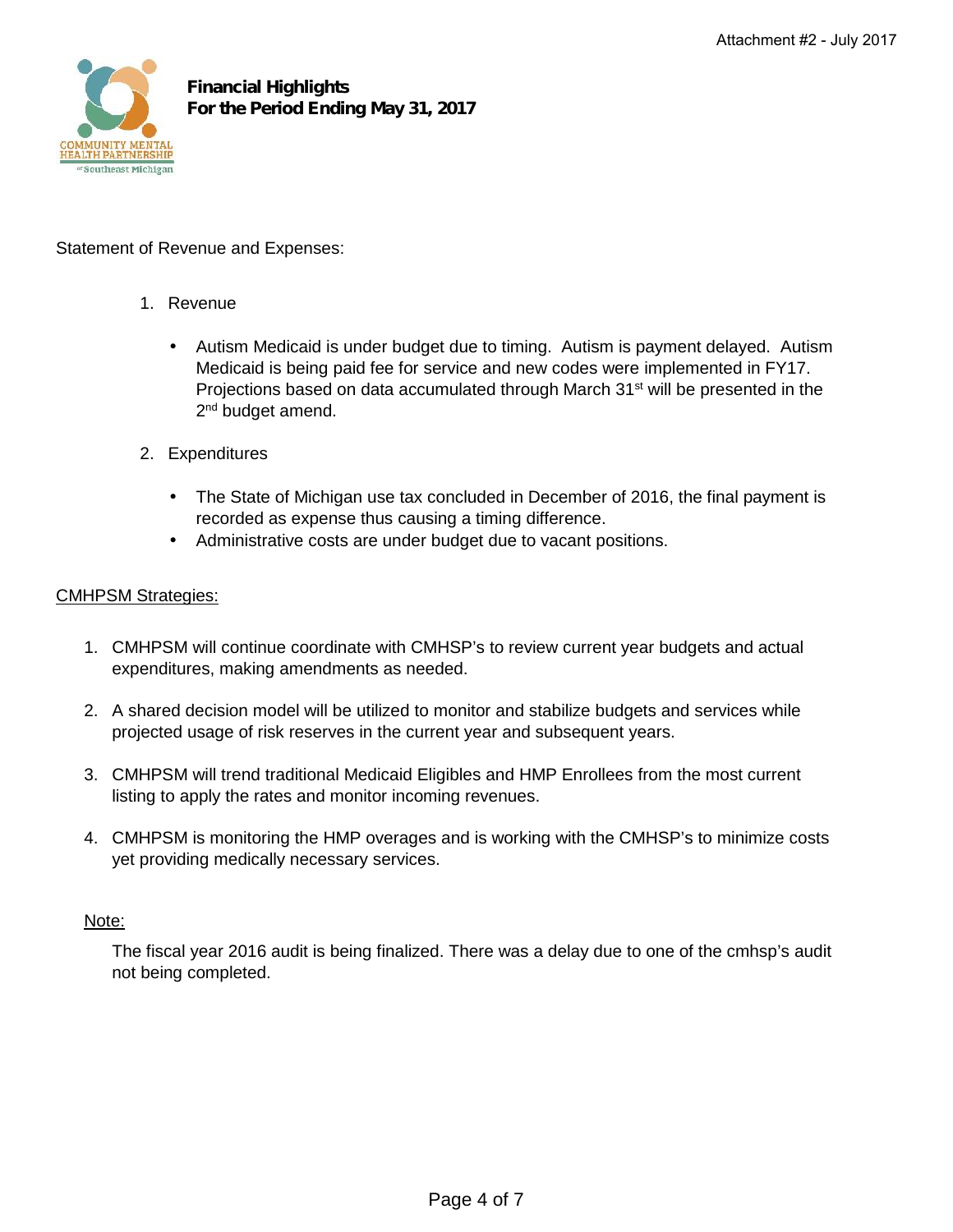#### **Community Mental Health Partnership of Southeast Michigan Statement of Revenues and Expenditures For the Period Ending May 31, 2017**

|                                         | FY17 Original    | <b>YTD</b>       | <b>YTD</b>    | <b>YTD</b> Actual |
|-----------------------------------------|------------------|------------------|---------------|-------------------|
|                                         | <b>Budget</b>    | Actual           | <b>Budget</b> | $O/(U)$ Budget    |
| <b>Operating Revenue</b>                |                  |                  |               |                   |
| Medicaid Capitation                     | \$128,341,084    | \$85,619,166     | \$85,560,723  | \$58,444          |
| Medicaid SUD Capitation                 | 1,302,779        | 903,216          | 868,519       | 34,697            |
| Medicaid Carryforward                   | 5,171,523        | 3,447,682        | 3,447,682     |                   |
| Healthy Michigan Plan                   | 9,467,330        | 6,336,328        | 6,311,554     | 24,775            |
| Healthy Michigan Plan SUD               | 3,189,530        | 2,135,655        | 2,126,353     | 9,302             |
| Healthy Michigan Carryforward           | 1,726,329        | 1,150,886        | 1,150,886     |                   |
| Autism                                  | 1,661,715        | 632,400          | 1,107,810     | $(475, 410)$ a    |
| <b>SUD Community Block Grant</b>        | 3,694,050        | 2,462,700        | 2,462,700     |                   |
| <b>Block Grants</b>                     | 73,410           | 60,234           | 48,940        | 11,294            |
| SUD PA2 - Cobo Tax Revenue              | 1,434,893        | 947,838          | 956,595       | (8,757)           |
| <b>Local Match</b>                      | 1,577,780        | 788,890          | 788,890       |                   |
| Other Revenue                           | 253,225          | 140,142          | 168,817       | (28, 675)         |
| Use of Risk Reserve                     | 1,241,349        |                  |               |                   |
| <b>Total Revenue</b>                    | \$157,893,648    | \$104,625,137    | \$104,999,469 | \$(374,332)       |
|                                         |                  |                  |               |                   |
| <b>Funding For CMHSP Partners</b>       |                  |                  |               |                   |
| Lenawee CMHSP                           | 17,898,153       | 11,870,045       | 11,932,102    | $(62,057)$ a      |
| <b>Livingston CMHSP</b>                 | 24,926,088       | 16,292,123       | 16,617,392    | $(325,269)$ a     |
| Monroe CMHSP                            | 26,589,319       | 17,590,530       | 17,726,213    | $(135,682)$ a     |
| Washtenaw CMHSP                         | 67,863,000       | 45,072,066       | 45,242,000    | $(169, 934)$ a    |
| <b>Total Funding For CMHSP Partners</b> | 137,276,560<br>S | \$<br>90,824,765 | \$91,517,707  | \$<br>(692, 942)  |
| <b>Funding For SUD Services</b>         |                  |                  |               |                   |
| Lenawee County                          | 1,301,705        | 860,305          | \$867,803     | (7, 498)          |
| <b>Livingston County</b>                | 1,485,422        | 1,004,083        | 990,282       | 13,801            |
| Monroe County                           | 1,460,581        | 980,334          | 973,721       | 6,613             |
| Washtenaw County                        | 5,283,247        | 3,538,574        | 3,522,165     | 16,409            |
| <b>Total Funding For SUD Services</b>   | \$<br>9,530,955  | \$<br>6,383,296  | \$6,353,970   | \$29,326          |
|                                         |                  |                  |               |                   |
| <b>Other Contractual Obligations</b>    |                  |                  |               |                   |
| Hospital Rate Adjuster                  | 2,207,816        | 1,401,189        | \$1,471,877   | $(70,688)$ b      |
| USE and HICA Tax                        | 3,521,089        | 2,874,753        | 2,347,393     | 527,360 c         |
| <b>Local Match</b>                      | 1,577,780        | 1,183,335        | 788,890       |                   |
| <b>Total Other Costs</b>                | \$7,306,685      | \$5,459,277      | \$4,608,160   | \$456,673         |
| <b>CMHPSM Administrative Costs</b>      |                  |                  |               |                   |
| Salary & Fringe                         | 2,002,998        | 1,178,479        | 1,335,332     | $(156, 853)$ d    |
| <b>Administrative Contracts</b>         | 1,334,727        | 850,472          | 889,818       | (39, 346)         |
| <b>Board Expense</b>                    | 14,130           | 2,915            | 9,420         | (6,505)           |
| All Other Costs                         | 211,890          | 118,046          | 141,260       | (23,214)          |
| <b>Total Administrative Expense</b>     | \$3,563,745      | \$2,149,912      | \$2,375,830   | \$(225,918)       |
|                                         |                  |                  |               |                   |
| <b>Carry Forward</b>                    | \$3,139,726      |                  | \$2,093,151   | \$(2,093,151)     |
| <b>Total Expense</b>                    | \$160,817,671    | \$104,817,250    | \$106,948,817 | \$(2,526,012)     |
|                                         |                  |                  |               |                   |
|                                         |                  |                  |               |                   |

**Revenues over (under) Expenditures \$(192,113)**

a - Timing difference, Autism benefit receipts delayed, correlates with autism expenditures to the cmhsp's.

b - The Hospital Rate Adjuster is projected by the MACMHB's and deteremined by MDHHS. A budget amend will be presented if needed. The second quarter payment was lower than projected.

c - USE and HICA Tax is over budget due to USE tax final payment made in 1st quarter. The USE tax concluded in December 2016.

d- Administrative expenses under budget due to vacant positions through the year.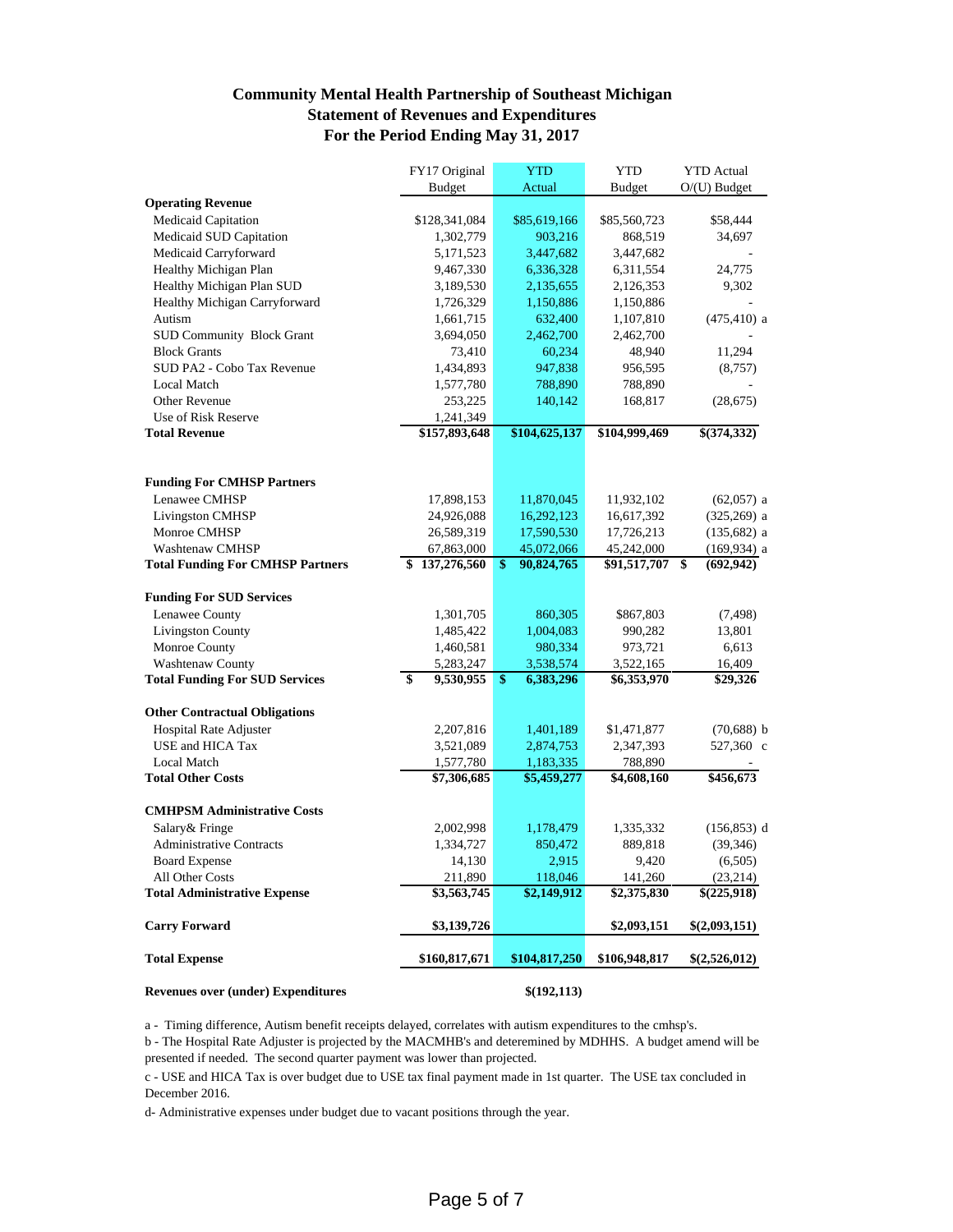## **COMMUNITY MENTAL HEALTH PARTNERSHIP OF SOUTHEAST MICHIGAN Projected Summary by Funding Source FY 2016/2017**

|                                            |                                 |                       |                       | Over (Under)    |
|--------------------------------------------|---------------------------------|-----------------------|-----------------------|-----------------|
|                                            |                                 |                       | Projected Use of      | Final Budget to |
|                                            |                                 | <b>Current Budget</b> | <b>Funding Source</b> | Actual          |
|                                            | Lenawee                         | 16,253,000            | 14,500,000            | (1,753,000)     |
| $\mathbf{M}$<br>E<br>$\mathbf{D}$          | Livingston                      | 22,547,500            | 22,073,376            | (474, 124)      |
| $\mathbf I$<br>$\mathbf C$<br>$\mathbf{A}$ | Monroe                          | 24,332,600            | 25,082,600            | 750,000         |
| $\mathbf I$<br>$\mathbf D$                 | Washtenaw                       | 62,100,000            | 62,350,170            | 250,170         |
|                                            | <b>Medicaid</b><br><b>Total</b> | 125,233,100           | 124,006,146           | (1,226,954)     |
|                                            | Lenawee                         | 1,500,000             | 1,700,000             | 200,000         |
|                                            | Livingston                      | 1,800,000             | 2,158,422             | 358,422         |
| $\mathbf H$<br>M<br>${\bf P}$              | Monroe                          | 2,000,000             | 2,000,000             |                 |
|                                            | Washtenaw                       | 5,350,000             | 7,227,157             | 1,877,157       |
|                                            | <b>HMP</b><br><b>Total</b>      | 10,650,000            | 13,085,579            | 2,435,579       |